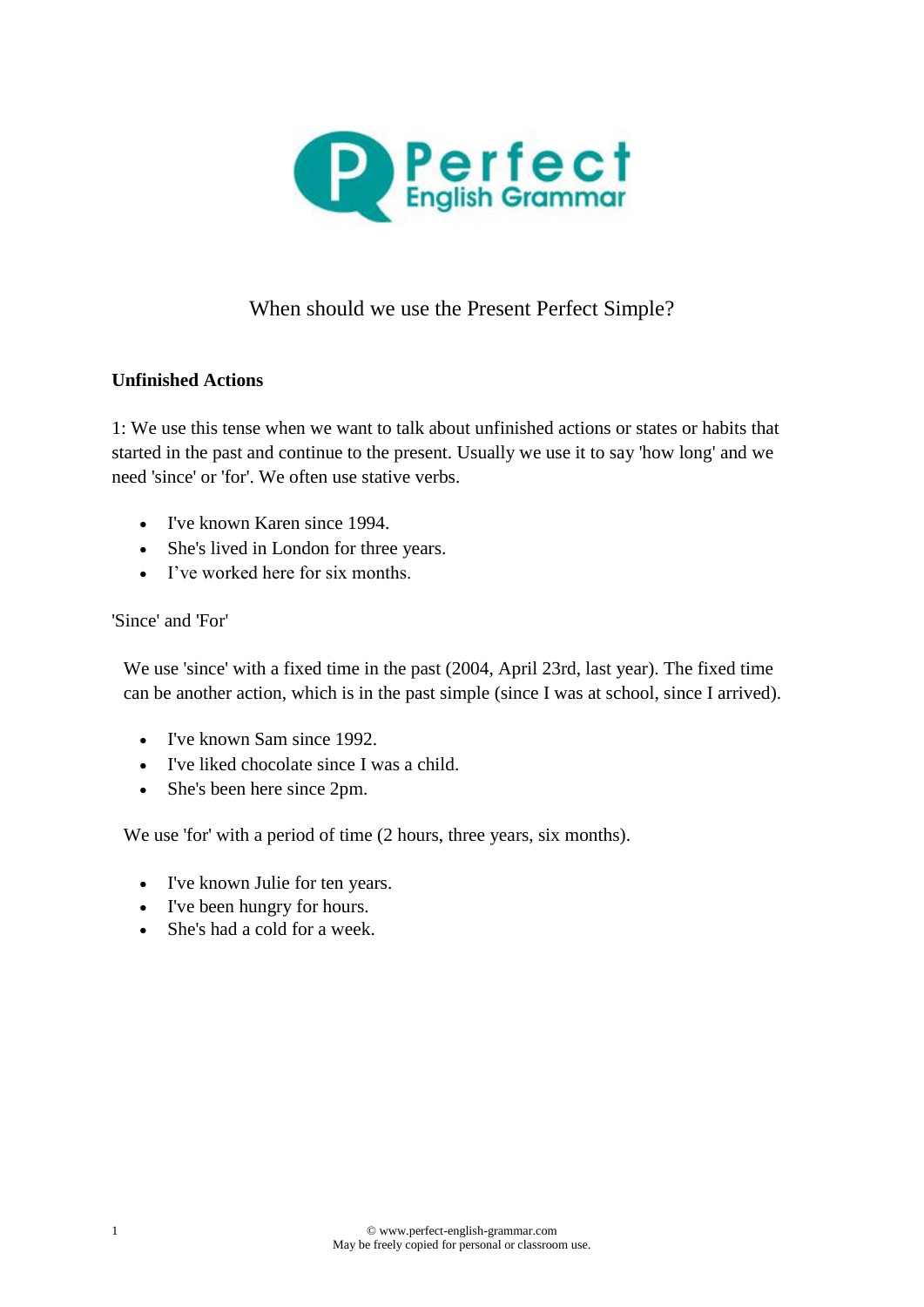## **Finished Actions**

2: Life experience. These are actions or events that happened sometime during a person's life. We don't say when the experience happened, and the person needs to be alive now. We often use the words 'ever' and 'never' here.

- I have been to Tokyo.
- They have visited Paris three times.
- We have never seen that film.

3: With an unfinished time word (this month, this week, today). The period of time is still continuing.

- I haven't seen her this month.
- She's drunk three cups of coffee today.
- I've already moved house twice this year!

We CAN'T use the present perfect with a finished time word.

• I've seen him yesterday.

4: A finished action with a result in the present (focus on result). We often use the present perfect to talk about something that happened in the recent past, but that is still true or important now. Sometimes we can use the past simple here, especially in US English.

- I've lost my keys (so I can't get into my house).
- She's hurt her leg (so she can't play tennis today).
- They've missed the bus (so they will be late).

5: We can also use the present perfect to talk about something that happened recently, even if there isn't a clear result in the present. This is common when we want to introduce news and we often use the words 'just / yet / already / recently'. However, the past simple is also correct in these cases, especially in US English.

- The Queen has given a speech.
- I've just seen Lucy.
- The Mayor has announced a new plan for the railways.